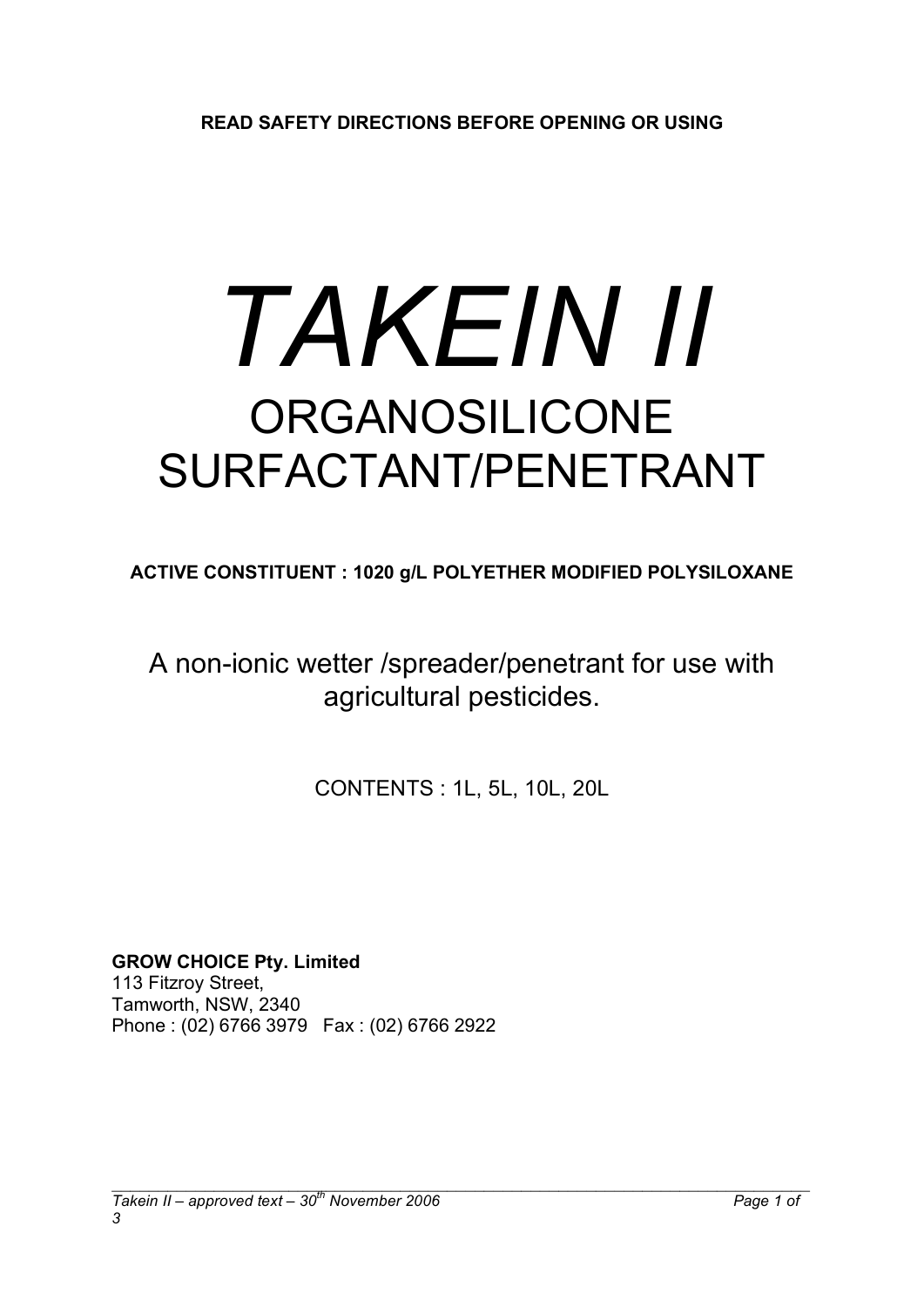## **DIRECTIONS FOR USE**

| <b>Situation</b>                            | Rate per 100L of<br>spray solution | <b>Critical Comments</b>                               |
|---------------------------------------------|------------------------------------|--------------------------------------------------------|
| <b>Fungicides</b>                           | 30-60mL                            | The usage rates of Takein II                           |
| Insecticides, miticides                     |                                    | are given as a guide only.                             |
| <b>Foliar micronutrients</b>                |                                    | Always follow the directions                           |
| Herbicides:                                 |                                    | of pesticide label where or-                           |
| <b>General Post Emergent</b>                | 50-100mL                           | ganosilicone is recom-<br>mended.                      |
| General Low volume                          | 100-200mL                          | DO NOT use if pesticide<br>manufacturer prohibits sur- |
| Glyphosate, metsulfuron on                  | 200mL                              | factants.                                              |
| gorse/bracken fern on brush/<br>woody weeds | Handgun: 100mL<br>Boom: 200mL      |                                                        |

## **NOT TO BE USED FOR ANY PURPOSE OR IN ANY MANNER CONTRARY TO THIS LABEL UNLESS AUTHORISED UNDER APPROPRIATE LEGISLATION.**

## **GENERAL INSTRUCTIONS**

Takein II is an organosilicone based surfactant containing a unique blend of various polymers. Takein II is a highly efficient wetter/spreader/penetrant. It is effective with most agricultural chemicals unless otherwise stated on the label. While Takein II has been proven to be a highly efficient surfactant, timing, weather conditions, method of application and/or mixture with other chemicals not specifically recommended are beyond the control of the seller. Therefore, they should carefully observe spray deposits, rate efficiencies, compatibilities and effectiveness in initial application and adjust the adjuvant rate accordingly.

#### **Mixing**

- 1. Mix the pesticide product with water when tank is about 30% full.
- 2. When tank is nearly full add Takein II.
- 3. Complete filling the tank.

## **PROTECTION OF WILDLIFE, FISH, CRUSTACEANS AND ENVIRONMENT**

DO NOT contaminate streams, rivers or waterways with the chemical or used containers.

#### **STORAGE AND DISPOSAL**

#### **KEEP OUT OF REACH OF CHILDREN.**

Store in the closed, original container, in a well-ventilated area, out of direct sunlight. Triple, or preferably pressure rinse containers before disposal. Add rinsing to spray tank. Do not dispose of undiluted chemicals on site. If recycling, replace cap and return clean containers to recycler or designated collection point. If not recycling, break, crush or puncture and bury empty containers in a local authority landfill. If no landfill is available, bury the containers below 500mm in a disposal pit specifically